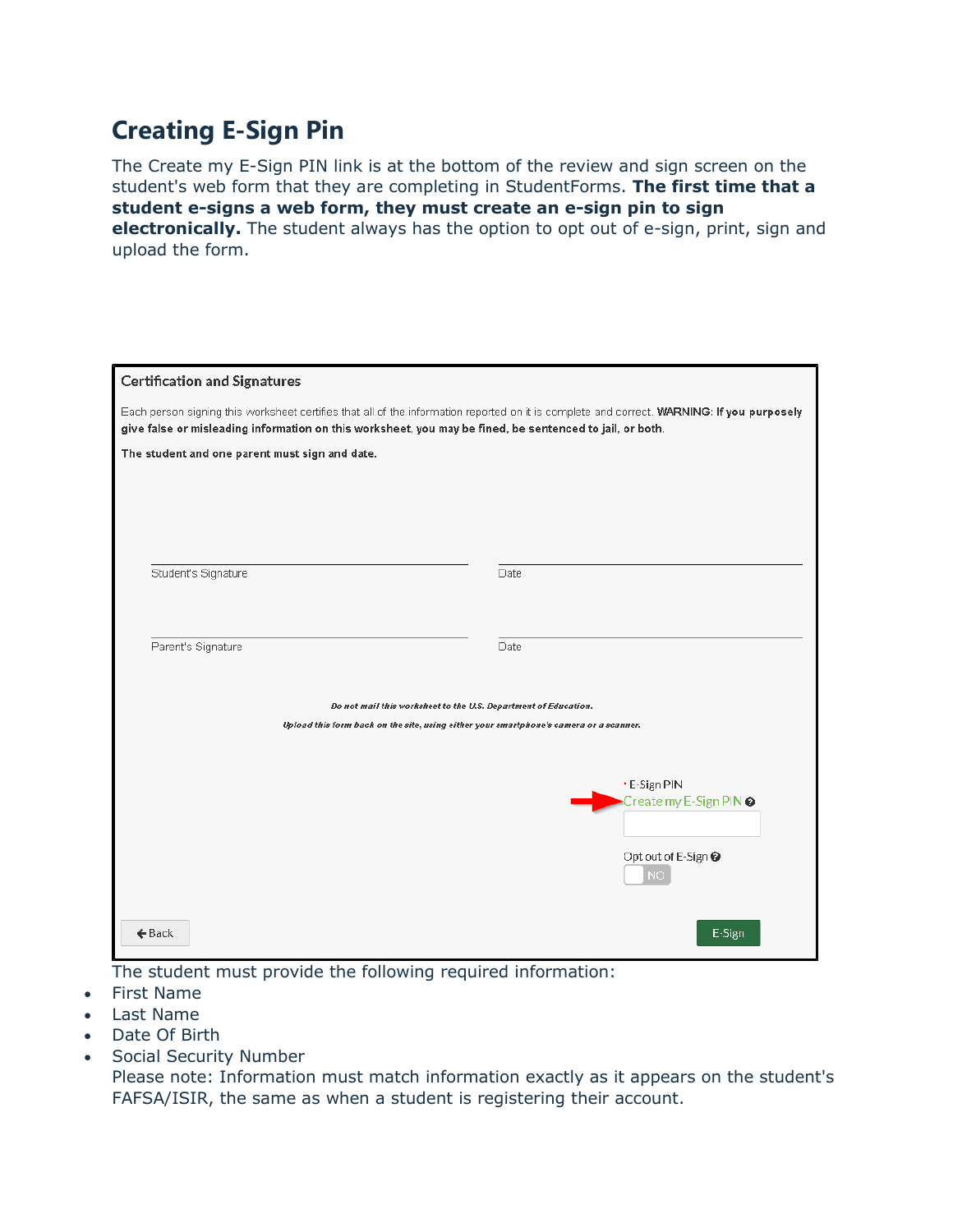The student creates a 5 digit number for a pin and confirms the 5 digit number. The student then selects create.

| Create E-Sign PIN |                                                                |  | $\pmb{\mathsf{x}}$ |
|-------------------|----------------------------------------------------------------|--|--------------------|
|                   | • First Name                                                   |  |                    |
|                   | <b>·Last Name</b>                                              |  |                    |
|                   | * Date of Birth                                                |  |                    |
|                   | · Social Security Number                                       |  |                    |
|                   | You may choose any 5 digit number for your PIN.<br>$\cdot$ PIN |  |                    |
|                   | * Confirm PIN                                                  |  |                    |
|                   |                                                                |  |                    |
|                   |                                                                |  |                    |
|                   |                                                                |  |                    |
|                   |                                                                |  |                    |
|                   |                                                                |  |                    |
|                   |                                                                |  |                    |
| *Required         |                                                                |  | $Cancel$<br>Create |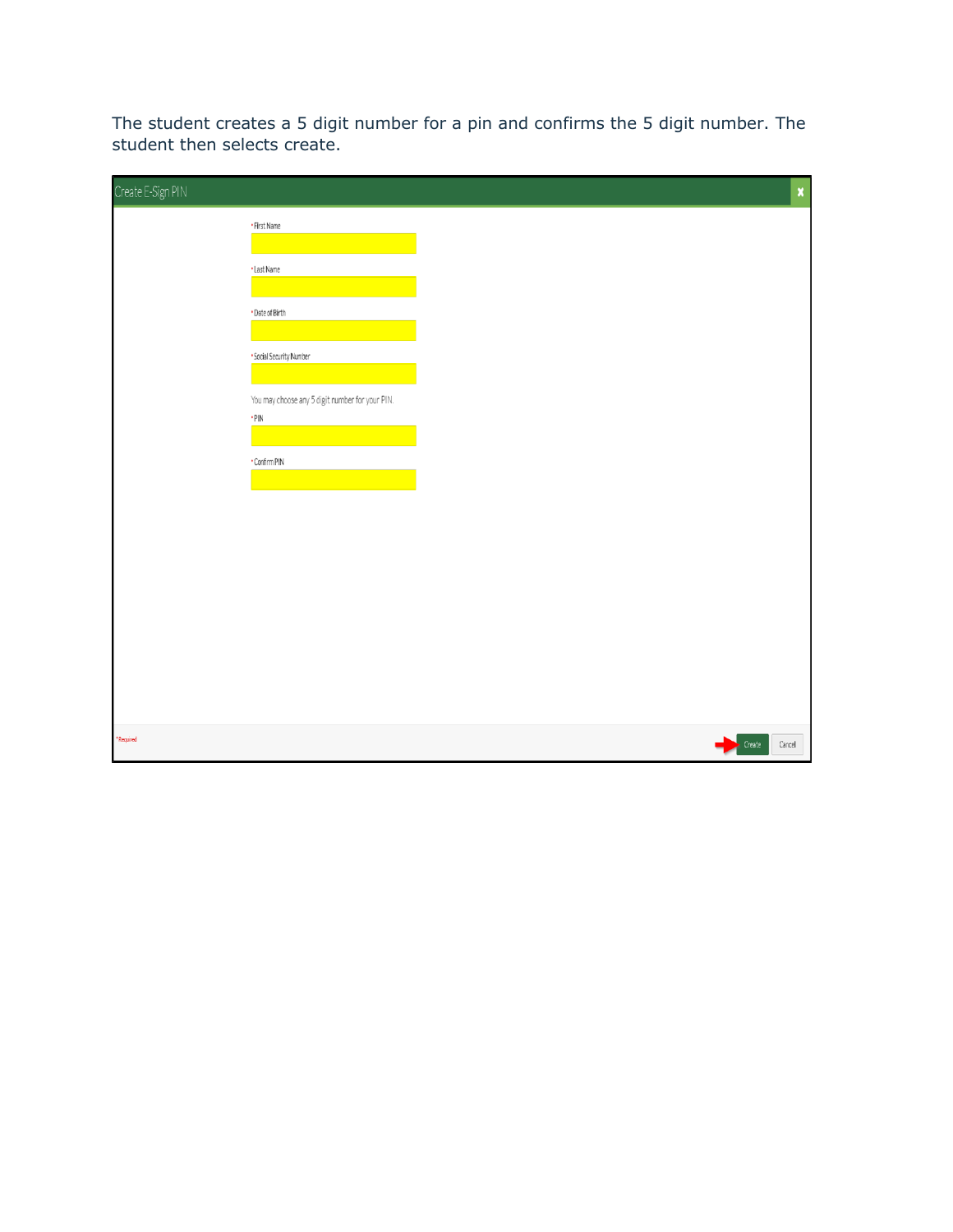Once a pin has been created, the student is redirected to the review and sign screen. The student is able to enter their 5 digit pin to e-sign their document. The create e-sign pin link changes to a Forgot your E-Sign PIN? link once the pin has been created.

| <b>Certification and Signatures</b>                                                                                                                                                                                                                    |                                                                 |  |  |
|--------------------------------------------------------------------------------------------------------------------------------------------------------------------------------------------------------------------------------------------------------|-----------------------------------------------------------------|--|--|
| Each person signing this worksheet certifies that all of the information reported on it is complete and correct. WARNING: If you purposely<br>give false or misleading information on this worksheet, you may be fined, be sentenced to jail, or both. |                                                                 |  |  |
| The student and one parent must sign and date.                                                                                                                                                                                                         |                                                                 |  |  |
|                                                                                                                                                                                                                                                        |                                                                 |  |  |
|                                                                                                                                                                                                                                                        |                                                                 |  |  |
|                                                                                                                                                                                                                                                        |                                                                 |  |  |
| Student's Signature                                                                                                                                                                                                                                    | Date                                                            |  |  |
|                                                                                                                                                                                                                                                        |                                                                 |  |  |
| Parent's Signature                                                                                                                                                                                                                                     | Date                                                            |  |  |
|                                                                                                                                                                                                                                                        |                                                                 |  |  |
| Upload this form back on the site, using either your smartphone's camera or a scanner.                                                                                                                                                                 | Do not mail this worksheet to the U.S. Department of Education. |  |  |
|                                                                                                                                                                                                                                                        |                                                                 |  |  |
|                                                                                                                                                                                                                                                        | * E-Sign PIN                                                    |  |  |
|                                                                                                                                                                                                                                                        | Forgot your E-Sign PIN?<br>๏                                    |  |  |
|                                                                                                                                                                                                                                                        |                                                                 |  |  |
|                                                                                                                                                                                                                                                        | Opt out of E-Sign <sup>●</sup>                                  |  |  |
|                                                                                                                                                                                                                                                        | <b>NO</b>                                                       |  |  |
|                                                                                                                                                                                                                                                        |                                                                 |  |  |
| $\leftarrow$ Back                                                                                                                                                                                                                                      | E-Sign                                                          |  |  |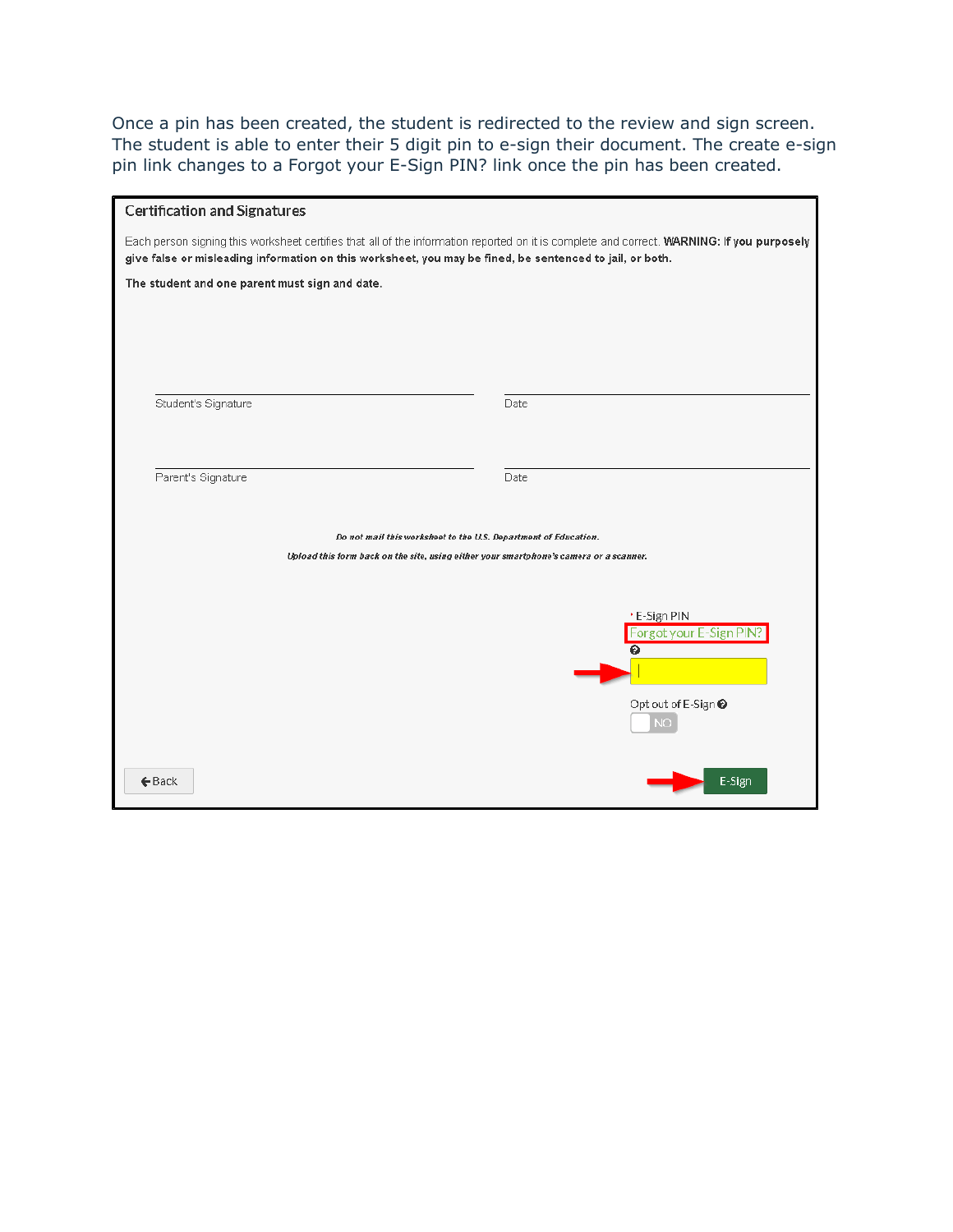## **Reset E-Sign PIN**

If a student has forgotten their e-sign pin, they can reset their pin by selecting the Forgot your E-Sign PIN link above the e-sign box on the review and sign screen of the web form.

| <b>Certification and Signatures</b>                                                                                                                                                                                                                    |                                             |  |
|--------------------------------------------------------------------------------------------------------------------------------------------------------------------------------------------------------------------------------------------------------|---------------------------------------------|--|
| Each person signing this worksheet certifies that all of the information reported on it is complete and correct. WARNING: If you purposely<br>give false or misleading information on this worksheet, you may be fined, be sentenced to jail, or both. |                                             |  |
| The student and one parent must sign and date.                                                                                                                                                                                                         |                                             |  |
|                                                                                                                                                                                                                                                        |                                             |  |
|                                                                                                                                                                                                                                                        |                                             |  |
|                                                                                                                                                                                                                                                        |                                             |  |
| Student's Signature                                                                                                                                                                                                                                    | Date                                        |  |
|                                                                                                                                                                                                                                                        |                                             |  |
| Parent's Signature                                                                                                                                                                                                                                     | Date                                        |  |
|                                                                                                                                                                                                                                                        |                                             |  |
| Do not mail this worksheet to the U.S. Department of Education.<br>Upload this form back on the site, using either your smartphone's camera or a scanner.                                                                                              |                                             |  |
|                                                                                                                                                                                                                                                        |                                             |  |
|                                                                                                                                                                                                                                                        | * E-Sign PIN                                |  |
|                                                                                                                                                                                                                                                        | Forgot your E-Sign PIN?<br>◒                |  |
|                                                                                                                                                                                                                                                        |                                             |  |
|                                                                                                                                                                                                                                                        | Opt out of E-Sign <sup>●</sup><br><b>NO</b> |  |
|                                                                                                                                                                                                                                                        |                                             |  |
| $\leftarrow$ Back                                                                                                                                                                                                                                      | E-Sign                                      |  |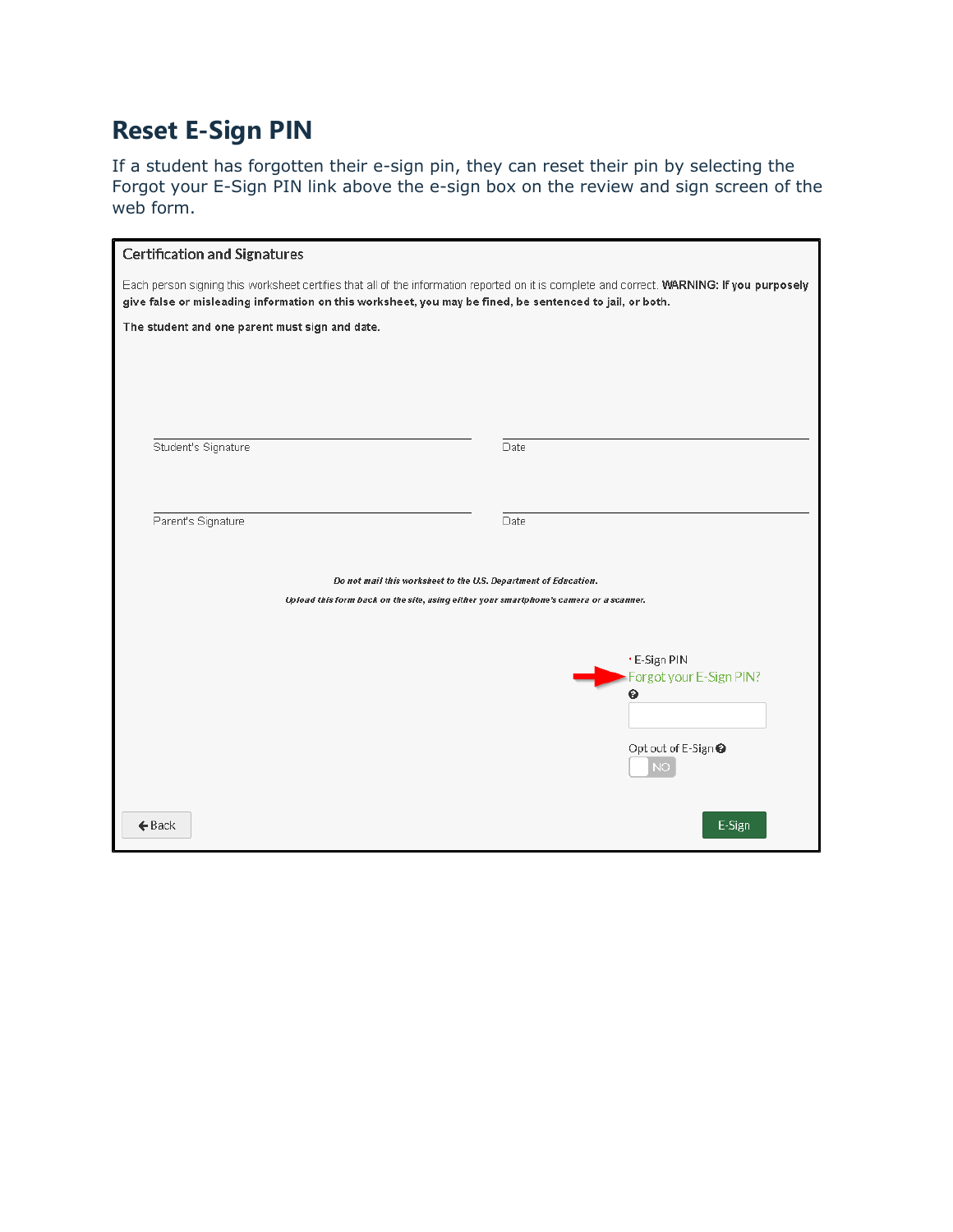The student is required to enter their identifying information (first name, last name, date of birth, and SSN) as it appears on the FAFSA. The student then enters a new 5 digit number for their pin and confirms the 5 digit number. Once all of the required information has been entered, they select reset.

| Forgot E-Sign PIN | $\pmb{\mathsf{x}}$                                             |
|-------------------|----------------------------------------------------------------|
|                   | • First Name                                                   |
|                   |                                                                |
|                   | <b>.</b> Last Name                                             |
|                   | • Date of Birth                                                |
|                   |                                                                |
|                   | · Social Security Number                                       |
|                   |                                                                |
|                   | You may choose any 5 digit number for your PIN.<br>$\cdot$ PIN |
|                   |                                                                |
|                   | • Confirm PIN                                                  |
|                   |                                                                |
|                   |                                                                |
|                   |                                                                |
|                   |                                                                |
|                   |                                                                |
|                   |                                                                |
|                   |                                                                |
|                   |                                                                |
| *Required         | $\textbf{Reset}$<br>Cancel                                     |